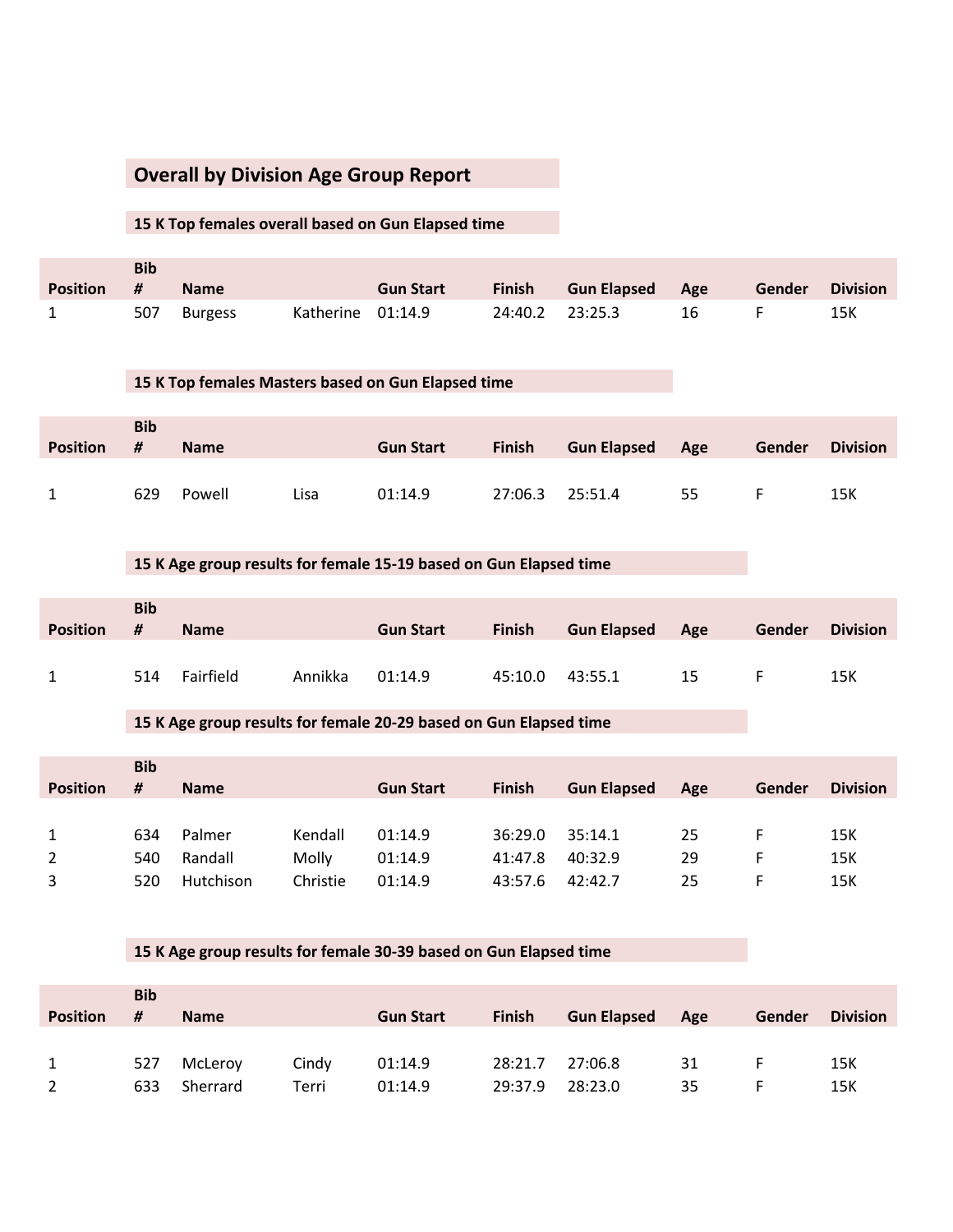| 530 Miller | Tammy 01:14.9   36:23.1   35:08.2   37   F   15K |
|------------|--------------------------------------------------|
|------------|--------------------------------------------------|

# **15 K Age group results for female 40-49 based on Gun Elapsed time**

|                 | <b>Bib</b> |              |        |                  |               |                    |     |        |                 |
|-----------------|------------|--------------|--------|------------------|---------------|--------------------|-----|--------|-----------------|
| <b>Position</b> | #          | <b>Name</b>  |        | <b>Gun Start</b> | <b>Finish</b> | <b>Gun Elapsed</b> | Age | Gender | <b>Division</b> |
|                 |            |              |        |                  |               |                    |     |        |                 |
| $\mathbf{1}$    | 534        | Ollick       | Kara   | 01:14.9          | 31:16.0       | 30:01.1            | 40  |        | 15K             |
| $2^{\circ}$     | 503        | <b>Banks</b> | Juli   | 01:14.9          | 48:34.2       | 47:19.3            | 44  |        | 15K             |
| 3               | 509        | Cagle        | Rhonda | 01:14.9          | 53:44.4       | 52:29.5            | 46  |        | 15K             |

# **15 K Age group results for female 50-59 based on Gun Elapsed time**

| <b>Position</b> | <b>Bib</b><br># | <b>Name</b> |       | <b>Gun Start</b> | <b>Finish</b> | <b>Gun Elapsed</b> | Age | Gender | <b>Division</b> |
|-----------------|-----------------|-------------|-------|------------------|---------------|--------------------|-----|--------|-----------------|
|                 | 515             | Fairfield   | Lois  | 01:14.9          | 31:48.8       | 30:33.9            | 51  |        | 15K             |
|                 | 621             | Gaskins     | Shari | 01:14.9          | 10:15.0       | 09:00.0            | 54  |        | 15K             |

# **15 K Age group results for female 60+ based on Gun Elapsed time**

|                 | <b>Bib</b> |  |                                                  |  |  |
|-----------------|------------|--|--------------------------------------------------|--|--|
| Position # Name |            |  | Gun Start Finish Gun Elapsed Age Gender Division |  |  |

|                 |                 | 15 K Top males overall based on the Gun Elapsed Time |  |                  |               |                    |     |               |                 |  |  |  |
|-----------------|-----------------|------------------------------------------------------|--|------------------|---------------|--------------------|-----|---------------|-----------------|--|--|--|
|                 |                 |                                                      |  |                  |               |                    |     |               |                 |  |  |  |
| <b>Position</b> | <b>Bib</b><br># |                                                      |  |                  |               |                    |     |               |                 |  |  |  |
|                 |                 |                                                      |  |                  |               |                    |     |               |                 |  |  |  |
|                 |                 | <b>Name</b>                                          |  | <b>Gun Start</b> | <b>Finish</b> | <b>Gun Elapsed</b> | Age | <b>Gender</b> | <b>Division</b> |  |  |  |

# **15 K Top male Masters based on the Gun Elapsed Time**

|                 | <b>Bib</b> |             |       |                  |               |                    |     |        |                 |
|-----------------|------------|-------------|-------|------------------|---------------|--------------------|-----|--------|-----------------|
| <b>Position</b> | - #        | <b>Name</b> |       | <b>Gun Start</b> | <b>Finish</b> | <b>Gun Elapsed</b> | Age | Gender | <b>Division</b> |
|                 |            |             |       |                  |               |                    |     |        |                 |
| $\mathbf{1}$    | 505        | Bodwell     | Jason | 01:14.9          | 15:33.7       | 14:18.8            | 41  | м      | 15K             |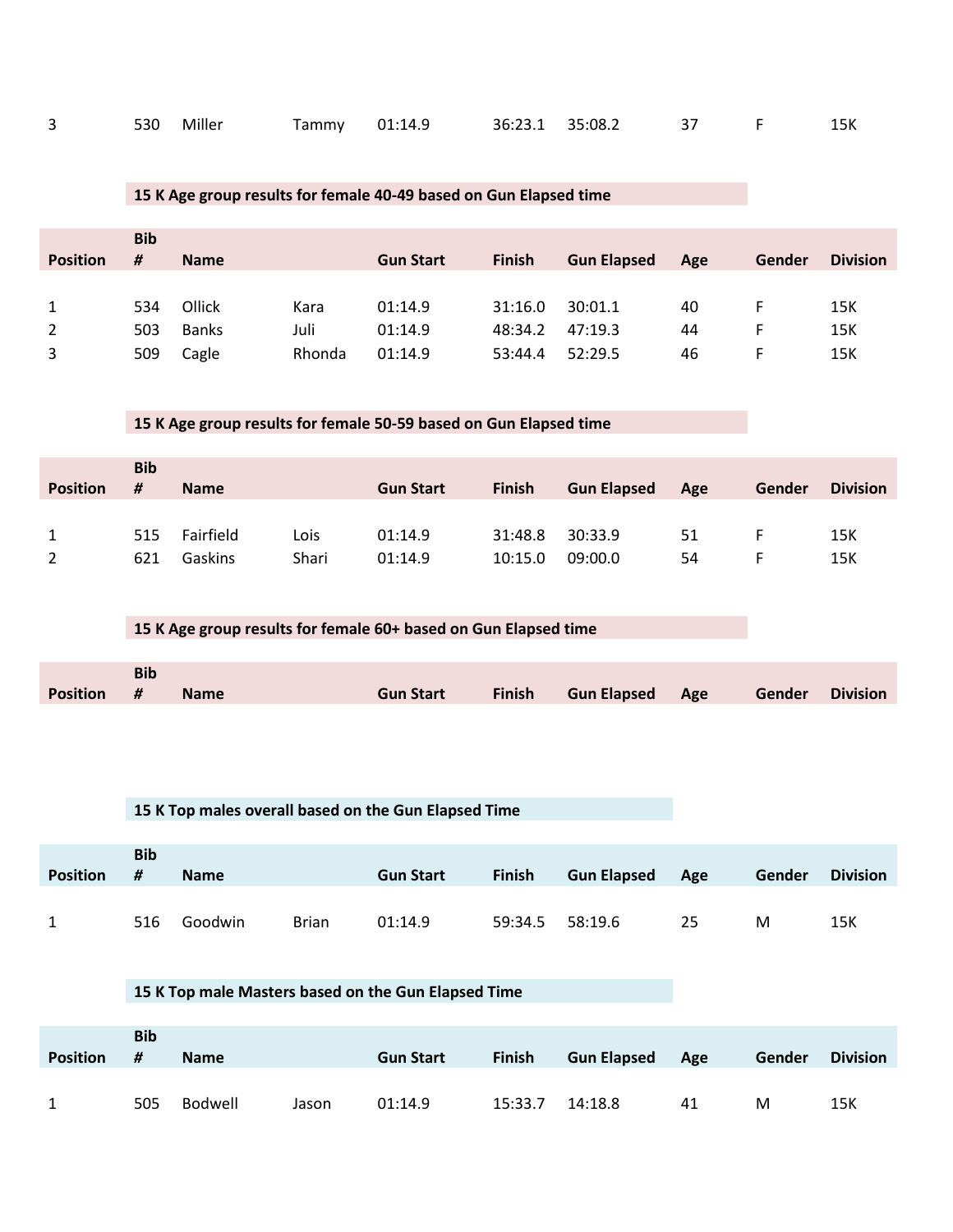### **15 K age group results for male 14 under based on Gun Elapsed time**

|                 | <b>Bib</b> |             |                |                  |               |                    |     |        |                 |
|-----------------|------------|-------------|----------------|------------------|---------------|--------------------|-----|--------|-----------------|
| <b>Position</b> | #          | <b>Name</b> |                | <b>Gun Start</b> | <b>Finish</b> | <b>Gun Elapsed</b> | Age | Gender | <b>Division</b> |
|                 |            |             |                |                  |               |                    |     |        |                 |
| $\mathbf{1}$    | 539        | Presley     | Corbin         | 01:14.9          | 18:56.6       | 17:41.7            | 13  | м      | 15K             |
| $\overline{2}$  | 538        | Powell      | Rvan           | 01:14.9          | 44:48.1       | 43:33.2            | 14  | М      | 15K             |
| 3               | 532        | Morse       | <b>Bradley</b> | 01:14.9          | 48:16.1       | 47:01.2            | 11  | М      | 15K             |

#### **15 K age group results for male 15-19 under based on Gun Elapsed time**

|                 | <b>Bib</b> |             |        |                  |               |                    |     |        |                 |
|-----------------|------------|-------------|--------|------------------|---------------|--------------------|-----|--------|-----------------|
| <b>Position</b> | #          | <b>Name</b> |        | <b>Gun Start</b> | <b>Finish</b> | <b>Gun Elapsed</b> | Age | Gender | <b>Division</b> |
|                 |            |             |        |                  |               |                    |     |        |                 |
|                 | 513        | Fairfield   | Joshua | 01:14.9          | 31:48.8       | 30:33.9            | 17  | м      | 15K             |

### **15 K age group results for male 20-29 under based on Gun Elapsed time**

|                 | <b>Bib</b> |             |          |                  |               |                    |     |        |                 |
|-----------------|------------|-------------|----------|------------------|---------------|--------------------|-----|--------|-----------------|
| <b>Position</b> | #          | <b>Name</b> |          | <b>Gun Start</b> | <b>Finish</b> | <b>Gun Elapsed</b> | Age | Gender | <b>Division</b> |
|                 |            |             |          |                  |               |                    |     |        |                 |
|                 | 550        | Yoshihara   | Masato   | 01:14.9          | 12:08.4       | 10:53.5            | 23  | м      | 15K             |
| 2               | 506        | Bommareddy  | Bhagirat | 01:14.9          | 27:38.0       | 26:23.1            |     | м      | 15K             |

#### **15 K age group results for male 30-39 under based on Gun Elapsed time**

|                 | <b>Bib</b> |              |         |                  |               |                    |     |        |                 |
|-----------------|------------|--------------|---------|------------------|---------------|--------------------|-----|--------|-----------------|
| <b>Position</b> | #          | <b>Name</b>  |         | <b>Gun Start</b> | <b>Finish</b> | <b>Gun Elapsed</b> | Age | Gender | <b>Division</b> |
|                 |            |              |         |                  |               |                    |     |        |                 |
| $\mathbf{1}$    | 535        | Ourshalimian | Shadas  | 01:14.9          | 11:36.8       | 10:21.9            | 30  | M      | 15K             |
| $\overline{2}$  | 531        | Miller       | Michael | 01:14.9          | 30:29.2       | 29:14.3            | 38  | M      | 15K             |
| 3               | 549        | Wilkerson    | Major   | 01:14.9          | 37:35.1       | 36:20.2            | 38  | M      | 15K             |

#### **15 K age group results for male 40-49 under based on Gun Elapsed time**

|            | <b>Bib</b> |             |                  |                        |                        |  |
|------------|------------|-------------|------------------|------------------------|------------------------|--|
| Position # |            | <b>Name</b> | <b>Gun Start</b> | Finish Gun Elapsed Age | <b>Gender Division</b> |  |